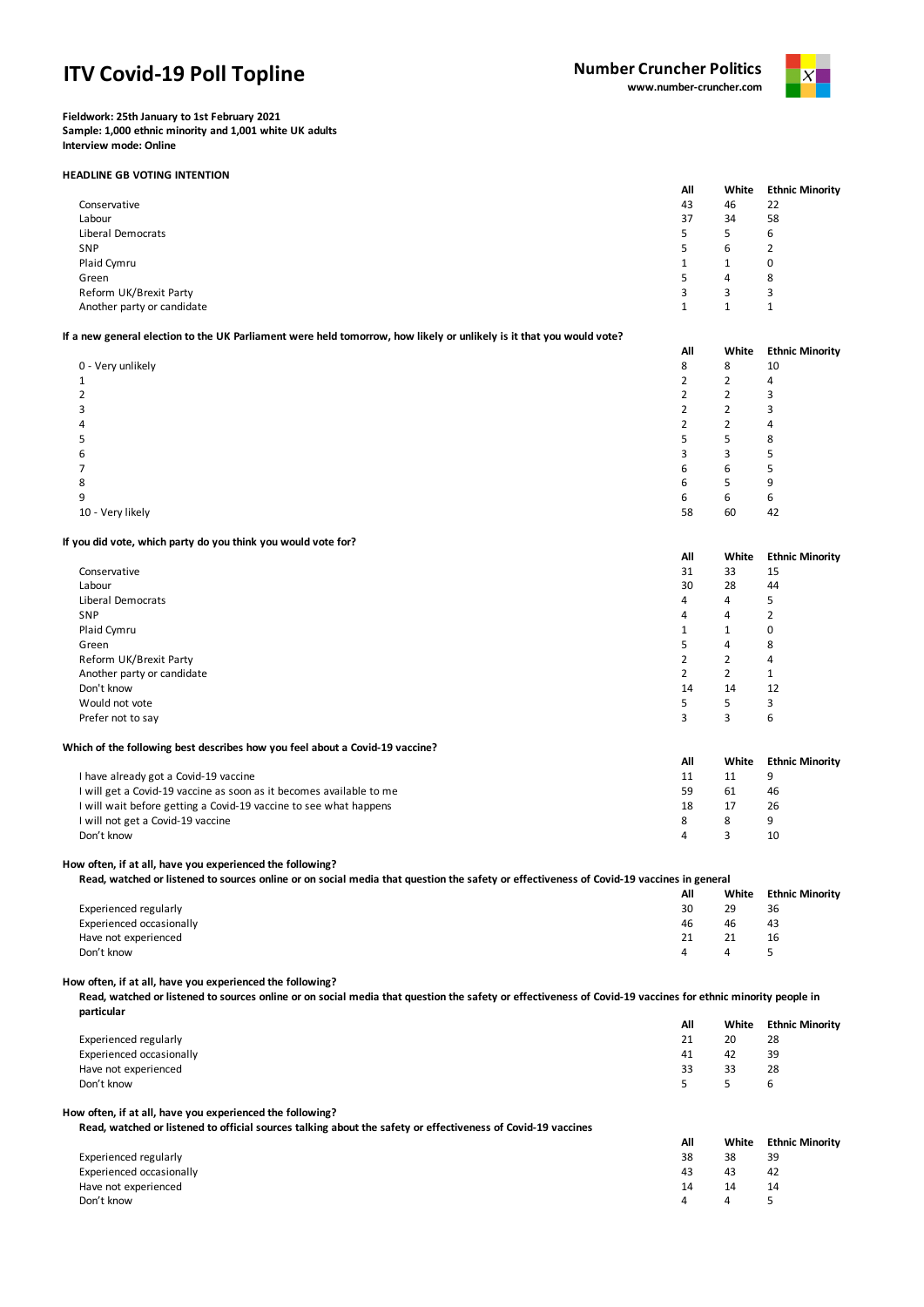| How often, if at all, have you experienced the following?                                                                                  |                |                |                        |
|--------------------------------------------------------------------------------------------------------------------------------------------|----------------|----------------|------------------------|
| Read, watched or listened to media coverage about people receiving a Covid-19 vaccine                                                      |                |                |                        |
|                                                                                                                                            | All            | White          | <b>Ethnic Minority</b> |
| <b>Experienced regularly</b>                                                                                                               | 44             | 44             | 42                     |
| Experienced occasionally                                                                                                                   | 40             | 40             | 41                     |
| Have not experienced                                                                                                                       | 11             | 11             | 12                     |
| Don't know                                                                                                                                 | 5              | 5              | 5                      |
|                                                                                                                                            |                |                |                        |
| How often, if at all, have you experienced the following?                                                                                  |                |                |                        |
| Received messages or emails discouraging or warning against Covid-19 vaccines                                                              |                |                |                        |
|                                                                                                                                            | All            | White          | <b>Ethnic Minority</b> |
| <b>Experienced regularly</b>                                                                                                               | 11             | 10             | 15                     |
| Experienced occasionally                                                                                                                   | 21             | 20             | 27                     |
| Have not experienced                                                                                                                       | 63             | 65             | 52                     |
| Don't know                                                                                                                                 | 5              | 5              | 7                      |
|                                                                                                                                            |                |                |                        |
| How often, if at all, have you experienced the following?                                                                                  |                |                |                        |
| Had a close friend or family member suggest they were unsure if they wanted to receive a Covid-19 vaccine or had concerns about its safety |                |                |                        |
|                                                                                                                                            | All            | White          | <b>Ethnic Minority</b> |
| <b>Experienced regularly</b>                                                                                                               | 15             | 14             | 21                     |
| Experienced occasionally                                                                                                                   | 32             | 30             | 43                     |
| Have not experienced                                                                                                                       | 48             | 51             | 30                     |
| Don't know                                                                                                                                 | 5              | 5              | 6                      |
|                                                                                                                                            |                |                |                        |
| How often, if at all, have you experienced the following?                                                                                  |                |                |                        |
| Shared concerns about the safety of the Covid-19 vaccine with people I know                                                                |                |                |                        |
|                                                                                                                                            | All            | White          | <b>Ethnic Minority</b> |
| <b>Experienced regularly</b>                                                                                                               | 13             | 12             | 19                     |
| Experienced occasionally                                                                                                                   | 27             | 26             | 33                     |
| Have not experienced                                                                                                                       | 56             | 58             | 41                     |
| Don't know                                                                                                                                 | 5              | 4              | 7                      |
|                                                                                                                                            |                |                |                        |
| How often, if at all, have you experienced the following?                                                                                  |                |                |                        |
| Declined to take or to allow a dependent to take a vaccine that is recommended to be taken for any reason (eg. MMR etc)                    |                |                |                        |
|                                                                                                                                            | All            | White          | <b>Ethnic Minority</b> |
| <b>Experienced regularly</b>                                                                                                               | 8              | 8              | 12                     |
| Experienced occasionally                                                                                                                   | 15             | 14             | 21                     |
| Have not experienced                                                                                                                       | 71             | 73             | 57                     |
| Don't know                                                                                                                                 | 6              | 5              | 9                      |
|                                                                                                                                            |                |                |                        |
| Which of the following statements is closest to your understanding:                                                                        |                |                |                        |
|                                                                                                                                            | All            | White          | <b>Ethnic Minority</b> |
| Ethnic minority people are medically at greater risk from Covid-19                                                                         | 42             | 43             | 32                     |
| Ethnic minority people are at greater risk from Covid-19 but only due to occupation or demographic factors                                 | 27             | 26             | 35                     |
| Ethnic minority people are not at greater risk from Covid-19                                                                               | 13             | 13             | 13                     |
| Don't know                                                                                                                                 | 18             | 18             | 19                     |
|                                                                                                                                            |                |                |                        |
| To what extent, if at all, do you agree or disagree with the following statements:                                                         |                |                |                        |
| Ethnic minority people should be among groups prioritised for a Covid-19 vaccination                                                       |                |                |                        |
|                                                                                                                                            | All            | White          | <b>Ethnic Minority</b> |
| Strongly agree                                                                                                                             | 17             | 17             | 22                     |
| Somewhat agree                                                                                                                             | 25             | 24             | 29                     |
| Neither agree nor disagree                                                                                                                 | 32             | 32             | 27                     |
|                                                                                                                                            |                |                | 8                      |
|                                                                                                                                            |                |                |                        |
| Somewhat disagree                                                                                                                          | 10             | 10             |                        |
| Strongly disagree                                                                                                                          | 10             | 10             | 7                      |
| Not sure                                                                                                                                   | $\overline{7}$ | $\overline{7}$ | $\overline{7}$         |
|                                                                                                                                            |                |                |                        |
| To what extent, if at all, do you agree or disagree with the following statements:                                                         |                |                |                        |
| There has been insufficient safety testing of Covid-19 vaccines                                                                            |                |                |                        |
|                                                                                                                                            | All            | White          | <b>Ethnic Minority</b> |
| Strongly agree                                                                                                                             | 12             | 12             | 16                     |
| Somewhat agree                                                                                                                             | 20             | 18             | 29                     |
| Neither agree nor disagree                                                                                                                 | 24             | 24             | 23                     |
| Somewhat disagree                                                                                                                          | 18             | 18             | 16                     |
| Strongly disagree                                                                                                                          | 20             | 21             | 10                     |
| Not sure                                                                                                                                   | $\overline{7}$ | $\overline{7}$ | 6                      |
|                                                                                                                                            |                |                |                        |
| To what extent, if at all, do you agree or disagree with the following statements:                                                         |                |                |                        |
| For those working in certain professions (eg. front line services) Covid-19 vaccination should be mandatory                                |                |                |                        |
|                                                                                                                                            | All            | White          | <b>Ethnic Minority</b> |
| Strongly agree                                                                                                                             | 43             | 43             | 42                     |
| Somewhat agree                                                                                                                             | 27             | 28             | 23                     |
| Neither agree nor disagree                                                                                                                 | 17             | 16             | 20                     |
| Somewhat disagree                                                                                                                          | 5              | 5              | 7                      |
| Strongly disagree<br>Not sure                                                                                                              | 4<br>4         | 4<br>4         | 5<br>4                 |